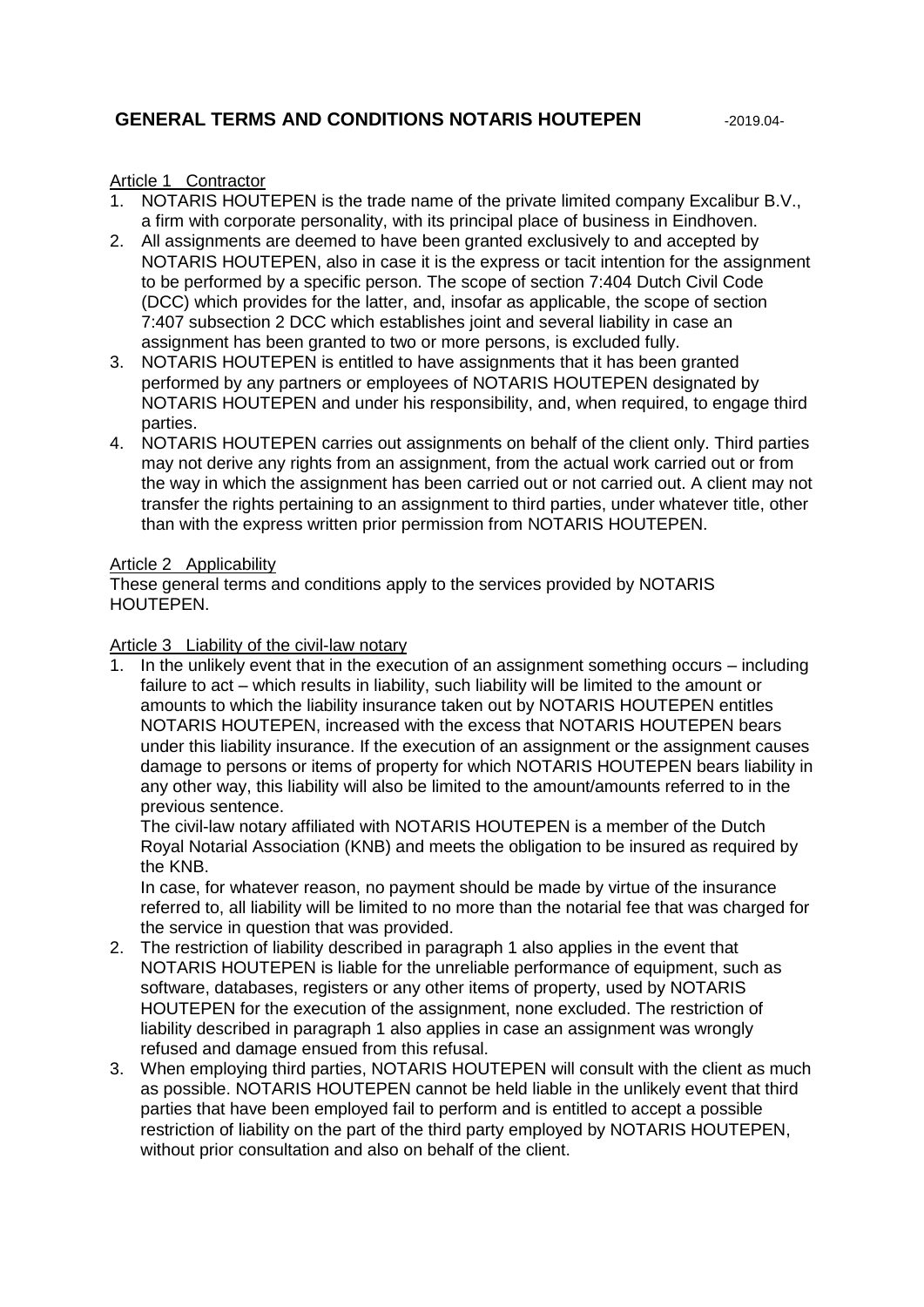#### Article 4 Assignment and fees

- 1. The non-contested receipt of a draft deed or deed drawn up by NOTARIS HOUTEPEN at the request of a client, implies acknowledgement of the granting of an assignment with applicability of these general terms and conditions.
- 2. Activities that are carried out which do not eventually result in a notarial deed also constitute an assignment. NOTARIS HOUTEPEN is authorised to invoice based on the time spent on the assignment by NOTARIS HOUTEPEN and any possible third parties with respect to these activities and also with respect to an assignment that was cancelled, unless the client and NOTARIS HOUTEPEN have agreed otherwise, in writing or otherwise. Expenses incurred and advance monies paid must always be reimbursed.
- 3. The services provided will be charged for at the full-service fees as usual for the services in question at the firm of NOTARIS HOUTEPEN, unless the client and NOTARIS HOUTEPEN have agreed otherwise, in writing or otherwise. NOTARIS HOUTEPEN reserves the right to amend agreed fees and hourly rates annually, effective 1 January.
- 4. In case more activities are carried out than the usual activities, NOTARIS HOUTEPEN is entitled to invoice a higher amount than the amount agreed on. The party in question will be informed of this timely. In case this additional work is caused by or due to one single party, in the sole opinion of NOTARIS HOUTEPEN, NOTARIS HOUTEPEN is entitled to invoice this party for this additional work, without prejudice to the liability of the other party towards NOTARIS HOUTEPEN.
- 5. NOTARIS HOUTEPEN is entitled to invoice before the work has been completed and/or to invoice for advances. NOTARIS HOUTEPEN may also require that, prior to the execution of the deed, the client makes a payment or interim payment for the charges, i.e. the fee and advance monies, if applicable, and/or that an irrevocable authorisation for a one-off collection of the payment is granted. The charges may not be charged at the expense of another assignment, at the expense of another part of the assignment or to anyone but the client.

## Article 5 Liability client

- 1. In case an assignment is granted by more than one person, each of these persons will be jointly and severally liable for the payment of the charges, i.e. the fee and any advance monies, which are owed to NOTARIS HOUTEPEN on account of that assignment.
- 2. In case the assignment is granted by a natural person on behalf of a legal entity, and in case this natural person may be deemed the policymaker or one of the policymakers of this legal entity, or in case the legal entity in question is represented without authorisation, the natural person in question will also be deemed the client in his private capacity. In case of non-payment by the legal entity, the natural person will, therefore, be personally liable for the payment of the invoice, irrespective of whether this invoice, at the request of the client or otherwise, was drawn up in the name of a legal entity or in the name of the client as a natural person.
- 3. In case of death of the client, his rights and obligations will transfer to his assignees under universal title.

## Article 6 Payment

Payment of the charges, i.e. the fee and advance monies, must be made within 14 (fourteen) days after the date of invoice, without suspension or set-off being permitted, unless agreed otherwise or mentioned otherwise. If this term is exceeded, the client will be in default *de jure* without a notice of default being required, and without suspension or set-off being permitted, while the statutory interest for overdue payment pursuant to section 6:119a DCC will be owed. The client who has been requested, by way of an invoice or in any other way in writing, to pay the fee or advance monies and from whom no payment has been received on the due date, will be liable for the expenses that the civil-law notary will incur from the time of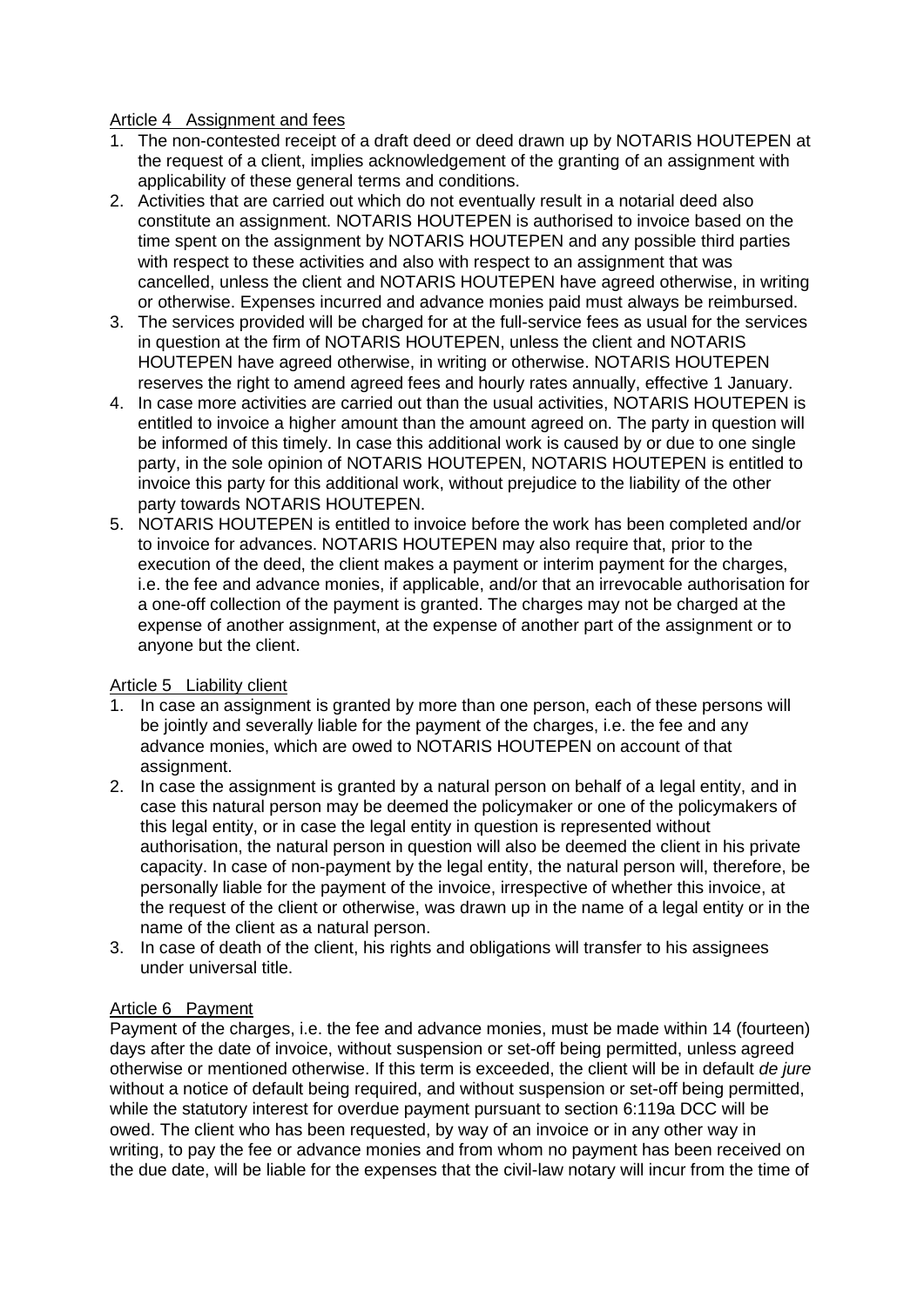expiry of the due date, in and out of court, for the purpose of collecting the amount owed to him, as well as in respect to the time spent by NOTARIS HOUTEPEN, on the basis of the usual hourly rate for the person in question, charged by NOTARIS HOUTEPEN. If the client is in default, NOTARIS HOUTEPEN is entitled to terminate the assignment immediately and unilaterally, without this resulting in liability for compensation.

# Article 7 Digital storage

NOTARIS HOUTEPEN reserves the right to scan documents that are received as hard copies, to include these in digital form in the case file, to save these digitally, and to destroy the documents received as hard copies, insofar as the sender has not requested to have these hard copies returned after the work has been completed.

## Article 8 Trust account

- 1. While carrying out the assignment, NOTARIS HOUTEPEN may receive money from the client or third parties. NOTARIS HOUTEPEN will transfer these monies to one or more banks selected by NOTARIS HOUTEPEN. NOTARIS HOUTEPEN cannot be held liable for the non-performance of the obligations of the bank in question.
- 2. When taking receipt of monies, NOTARIS HOUTEPEN is bound to the Cash Regulations, *inter alia*. NOTARIS HOUTEPEN may not accept amounts in cash of two thousand five hundred euros or more. NOTARIS HOUTEPEN reserves the right to refuse payment of monies in cash, in all cases. In case of payment in cash of amounts that exceed one thousand euros, NOTARIS HOUTEPEN is entitled to pass on the payment charges that the bank charges to the client.
- 3. When paying monies, NOTARIS HOUTEPEN must observe, *inter alia*, the Policy Regulation Restriction of Payment of Monies to Third Parties or legislation that replaces this policy regulation. NOTARIS HOUTEPEN is, by virtue of this policy regulation, in principle obliged and/or reserves the right to only pay monies to the person who acts as a party to the deed and who may claim payment by virtue of the legal act as set down in the deed and not to make other payments on behalf of and/or for that party or a third party.

## Article 9 Interest payment

- 1. Interest will be paid on third-party monies held in the designated account of NOTARIS HOUTEPEN which is equal to the interest rate that is paid by the bank in question. Any changes in interest rates will be passed on. In case funds are held in the designated account for no longer than five days, no interest will be paid. In case and insofar as the interest in the designated account is negative, the interest that is owed by NOTARIS HOUTEPEN in this matter to the bank must be reimbursed to NOTARIS HOUTEPEN in proportion to the time that has lapsed.
- 2. In accordance with the Notaries Act and the Royal Notarial Association (KNB) code of conduct, third-party monies must be withdrawable at any moment. This may mean that the interest rates are much lower than you are used to receiving in your savings account or current account.
- 3. NOTARIS HOUTEPEN is entitled to charge an administration fee for the management of the trust accounts. In respect to estates and deposit agreements, separate agreements will be made. In case no separate agreement has been made, this paragraph will apply.

# Article 10 Act on the Prevention of Money Laundering and Financing of Terrorism

1. When carrying out the assignment, NOTARIS HOUTEPEN will observe, *inter alia*, the provisions in the Act on the Prevention of Money Laundering and Financing of Terrorism. Pursuant to this act, NOTARIS HOUTEPEN is obliged to establish and verify the identity of its clients. By virtue of said act, NOTARIS HOUTEPEN may also be obliged to report unusual situations or transactions. The act provides that NOTARIS